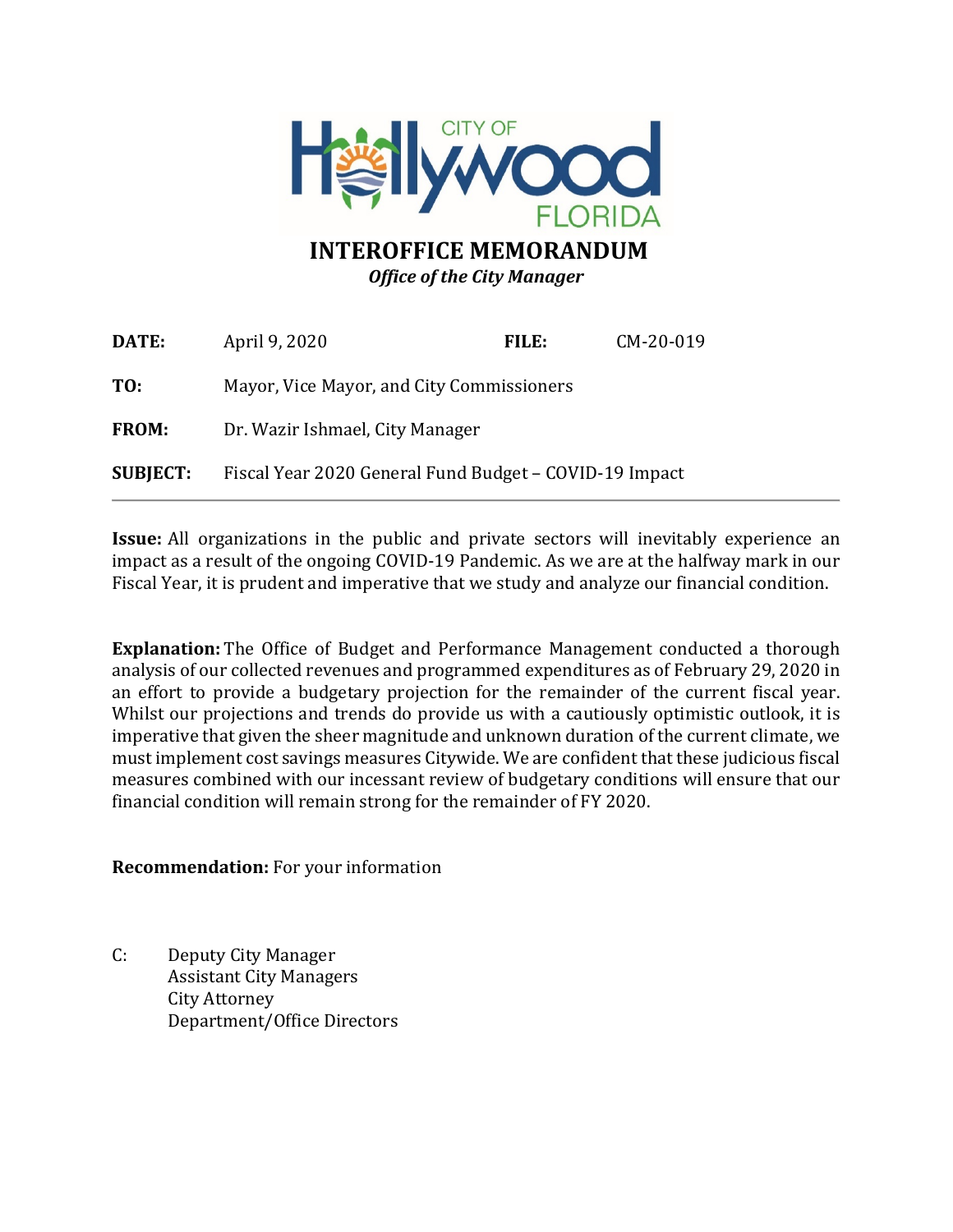

| DATE:           | April 9, 2020                                                        | <b>FILE: OBPM 20-007</b> |  |
|-----------------|----------------------------------------------------------------------|--------------------------|--|
| TO:             | Wazir A. Ishmael, Ph.D.<br>City Manager                              |                          |  |
| VIA:            | Adam Reichbach<br>Assistant City Manager, Finance and Administration |                          |  |
| FROM:           | Laurette Jean<br><b>Budget Director</b>                              |                          |  |
| <b>SUBJECT:</b> | Fiscal Year 2020 General Fund Budget - COVID-19 Impact               |                          |  |

As government finance professionals, we are trained to be fiscally conservative and to always prepare for the worst. Yet, who could have fathomed a worldwide pandemic that would result in a global health crisis, non-essential business closures, market crashes, social distancing and staggering unemployment figures. Uncertainties regarding the magnitude and duration of this pandemic pose significant challenges for local governments.

### **Methodology/Approach**

Due to the many uncertainties associated with the novel coronavirus, we cannot definitively quantify the fiscal impact it will ultimately have on the City. However, the Budget & Performance Management staff have been diligently working, in collaboration with various City Departments, to run projection models to determine the potential budgetary impact of this pandemic. The projection model incorporates financial data posted through February 29, 2020, analyzes revenue and expenditure trends over the past 6 months and includes historical trends (including pre-recession and post-recession trends). Additionally, the General Fund revenue projections are based on the following assumptions:

- Non-essential businesses and City facilities will remain closed through at least mid-May.
- We anticipate that not all local businesses will resume operations immediately and some may not re-open at all.
- Even as businesses and City facilities re-open, we anticipate that the economic hit to City revenues will be substantial and may mimic and possibly exceed prior recessionary trends.
- At least 95% of the outstanding property tax payments will be received by April 15<sup>th</sup> pursuant to the State's Order of Emergency Waiver which extended the deadline for property tax payments from March 30, 2020 to April 15, 2020.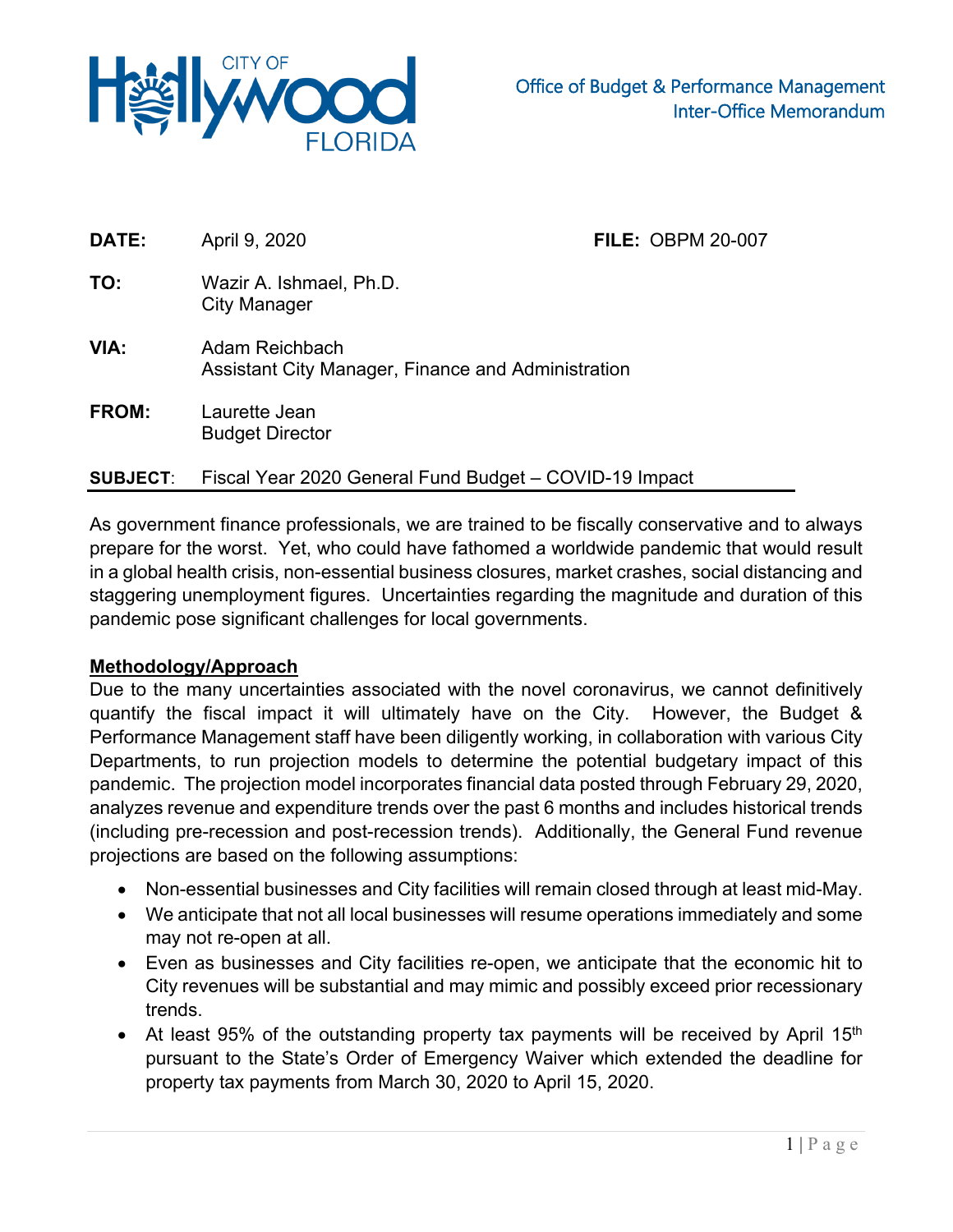- The impact on State Shared Revenue (such as sales tax) will not be realized until June (as revenues are typically received from the State two-months in arrears).
- Given that the City's largest revenue source, property taxes, have been collected, we do not anticipate potential cash flow issues through fiscal year end.

### **General Fund Revenue Analysis**

On a positive note, nearly 70% of the General Fund revenues have been collected through the end of February. This is attributable to 90% of property tax revenues being collected.

For the purposes of this analysis, we have separated General Fund revenues into two categories: Potentially Delayed Revenues and Potentially Lost Revenues.

#### Potentially Delayed Revenues

Certain revenue sources are expected to be received later than the usual timing of collection once normal operations resume, but those collections may not occur until FY 2021. We have categorized these revenues as Potentially Delayed Revenues. After a thorough review of the City's General Fund revenue sources, we anticipate delays with the following revenue sources:

- Property Taxes: As previously stated, nearly 90% of the budgeted property tax revenues have been collected. We anticipate that at least 95% of the outstanding ad valorem tax payments will be collected by the end of the fiscal year.
- Building Revenues: Although City Hall is closed, the Building Division continues to provide online services to customers (such as *e*Permit Plan Review and Virtual Inspections). We anticipate that the revenues will be collected for active applications. We also anticipate revenue losses as a result of the economic hit caused by the pandemic. The revenue loss is explained in the next section.
- Utility Service Taxes: The utility service taxes include electric, water, gas, and communication service tax. Aside from the electric tax, an analysis of the utility services taxes indicate that these revenue sources are often collected even during a downturn in the economy. Based on our analysis, we anticipate delays in the collection of utility service taxes with potential reductions in the amount collected.

#### Potentially Lost Revenues

Most of the revenues collected are expected to be reduced over the next six months. However, there are several revenue sources that may not be collected or recaptured for every month the *Safer at Home* order remains in effect. These revenues include but are not limited to:

• Sales Tax: Approximately 42% of the budgeted sales tax revenues have been collected as of February. Sales tax revenues are typically remitted two months later by the State. As such, the current analysis assumes that sales tax revenues earned prior to the executive order, will be received as expected for the next two months. For the remaining four months, sales tax revenue losses are expected.

*Estimated Revenue Loss: Approximately <\$503,676>*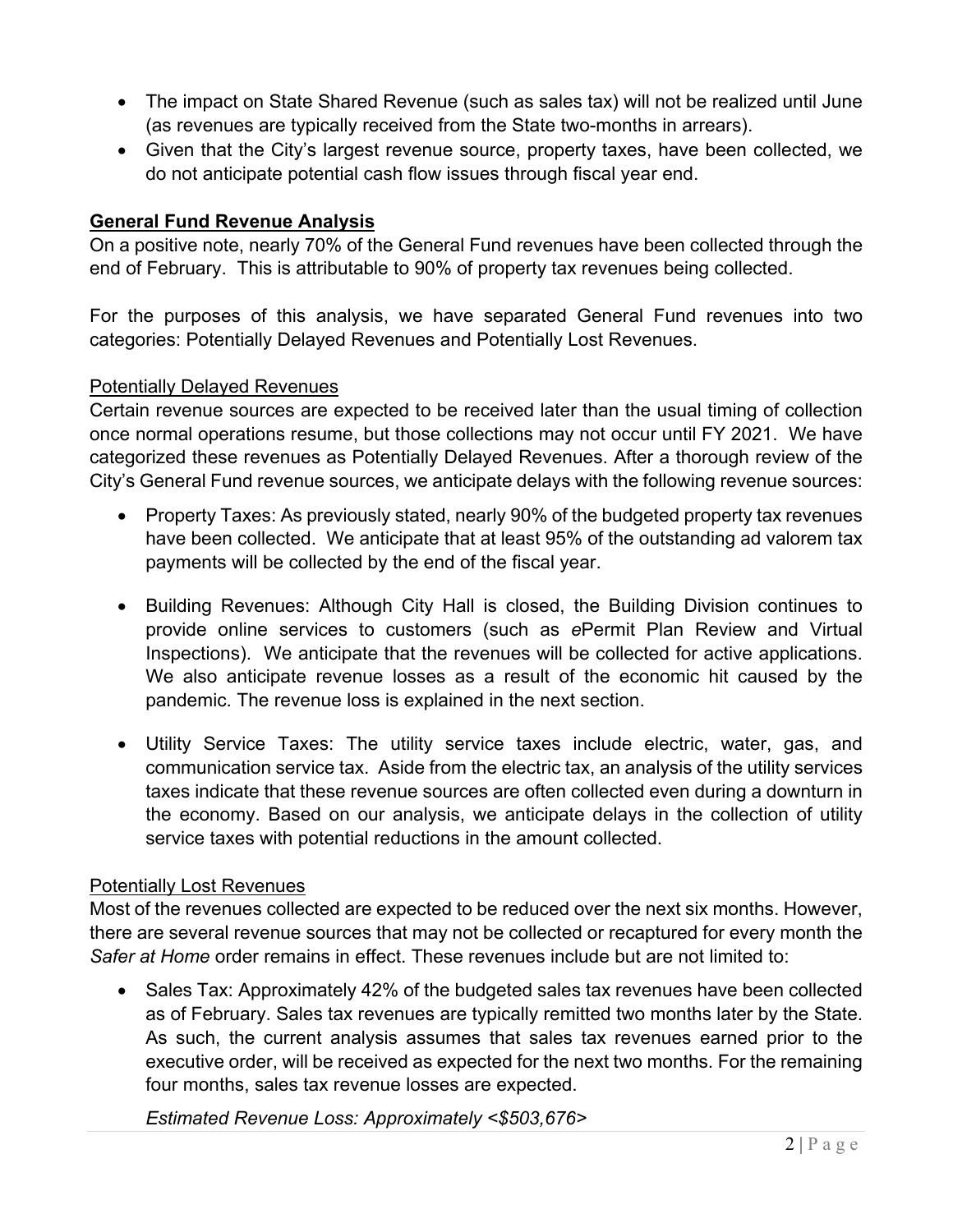• Interest Earnings: Recent federal cuts on interest rates are beneficial for borrowing, however, it can negatively impact interest earnings on investments. Due to the uncertainties with interest rates, this analysis conservatively estimates low interest earnings through the end of the fiscal year.

*Estimated Revenue Loss: Approximately <\$383,024>* 

• Electric Utility Taxes & Franchise Fees: Florida Power & Light recently announced a request made to the Florida Public Service Commission for a one-time reduction of nearly 25% to residential customers and an equally significant reduction for businesses. We anticipate that the one-time reduction will result in reduced electric utility taxes and electric franchise fees revenues remitted to the City. Additionally, non-essential business closures is expected to further reduce these revenue sources for every month closed.

# *Estimated Revenue Loss: Approximately <\$733,549>*

• Park Revenues: Approximately 52% of the Parks, Recreation and Cultural Arts Department revenues have been collected through the end of February. The first six months of the fiscal year, Parks revenues were 21% higher than the same time last year. On the contrary, due to park closures and cancelled programs, we anticipate that the revenue loss will be closely mimic revenue loss during the last recession.

# *Estimated Revenue Loss: Approximately <\$262,141>*

• Building Revenues: As previously stated, the Building Division staff continues to process customer requests and applications during the Safer at Home order. Yet with so many business closures and high unemployment rates, it is difficult to gauge the short and long term economic development impact particularly with construction. Conservatively, this report assumes a similar rate of revenue loss experienced during the last recession.

# *Estimated Revenue Loss: Approximately <\$1.2 million>*

Overall, the General Fund revenue projections reflect a shortfall of \$4 million. This is a conservative projection and will certainly change as information becomes available. Below is a summary of the elements that make up the projected revenue loss.

### **Table 1: Summary of Revenue Impact**

| <b>Potentially Delayed Revenues</b>   | (780, 318)                |
|---------------------------------------|---------------------------|
| <b>Potentially Lost Revenues</b>      | $\frac{1}{2}$ (3,116,632) |
| Normal Increases/Decreases            | $\frac{1}{2}$ (126,865)   |
| <b>Total Projected Revenue Impact</b> | \$ (4,023,815)            |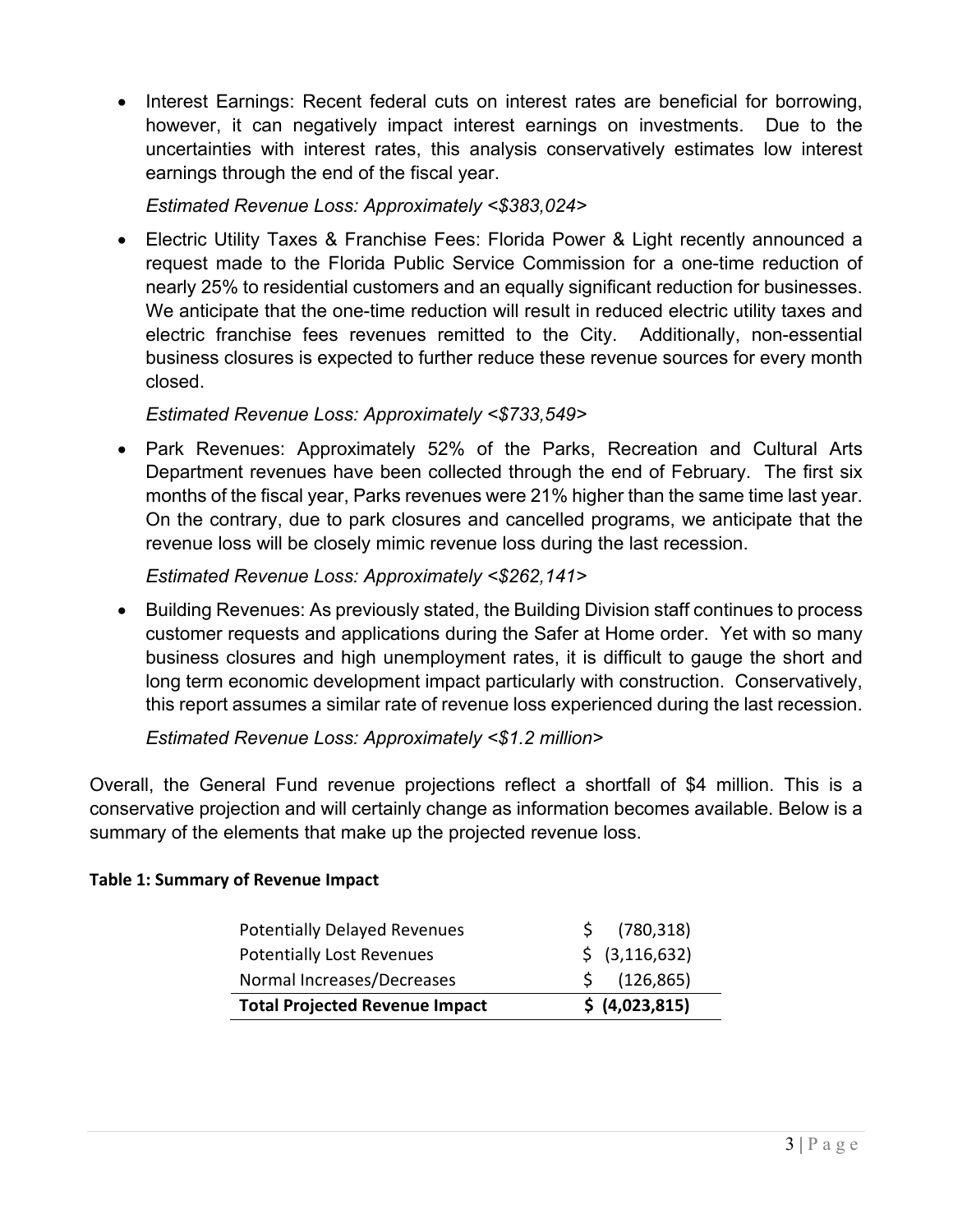# **General Fund Expenditures**

The General Fund expenditures are trending as expected with an estimated \$3.7 million savings based by the end of the fiscal year. The projected savings are broken down as follows:

|                                 | <b>Amended Budget</b> | <b>Year End Projections</b> | Variance  |
|---------------------------------|-----------------------|-----------------------------|-----------|
| <b>Personnel Services</b>       | 202,232,206           | 199,321,540                 | 2,910,666 |
| <b>Operating Expenses</b>       | 35,281,852            | 34,925,321                  | 356,531   |
| Capital Outlay                  | 150,929               | 150,400                     | 529       |
| Debt Service                    | 5,248,284             | 4,748,284                   | 500,000   |
| <b>Non-Operating Expenses</b>   | 38,250,055            | 38,233,068                  | 16,988    |
| <b>Fund Balance Reserve</b>     | 37,991,925            | 37,991,925                  |           |
| <b>Total Operating Expenses</b> | 319,155,251           | 315,370,538                 | 3,784,714 |

#### **Table 2: General Fund Expenditure Projection**

Based on current trends, the following assumptions have been made in this analysis:

- Salary expenditures over the past six months will continue at the same rate through the end of the fiscal year.
- During the first six months of the fiscal year, we have seen an increase in accrual leave payouts related to pension restoration and anticipate the cost will be significantly higher than the prior years.
- Reduction in discretionary spending in certain operating accounts such as office supplies and training is expected as a result of employee telecommuting and City facility closure to the public.
- Debt service payments are anticipated to be lower than budget due to delays in borrowing for capital projects.

To summarize, our preliminary projections of General Fund revenues and expenditures reflect an estimated shortfall of \$239,102 by year end. The projections are conservative and based on financial data posted through February 29, 2020. It does not take into account the cost saving measures recently implemented but will be incorporated in future reports.

### **Table 3: Summary: Fiscal Year 2020 General Fund Projections**

| Revenues                  | S.       | 315,131,436   |
|---------------------------|----------|---------------|
| Expenditures              |          | \$315,370,538 |
| <b>Projected Variance</b> | <b>S</b> | (239, 102)    |

It is important that we continue to stress that it is unrealistic to accurately quantify the length and depth of the potential impact that may be caused by this pandemic. For this reason, it is